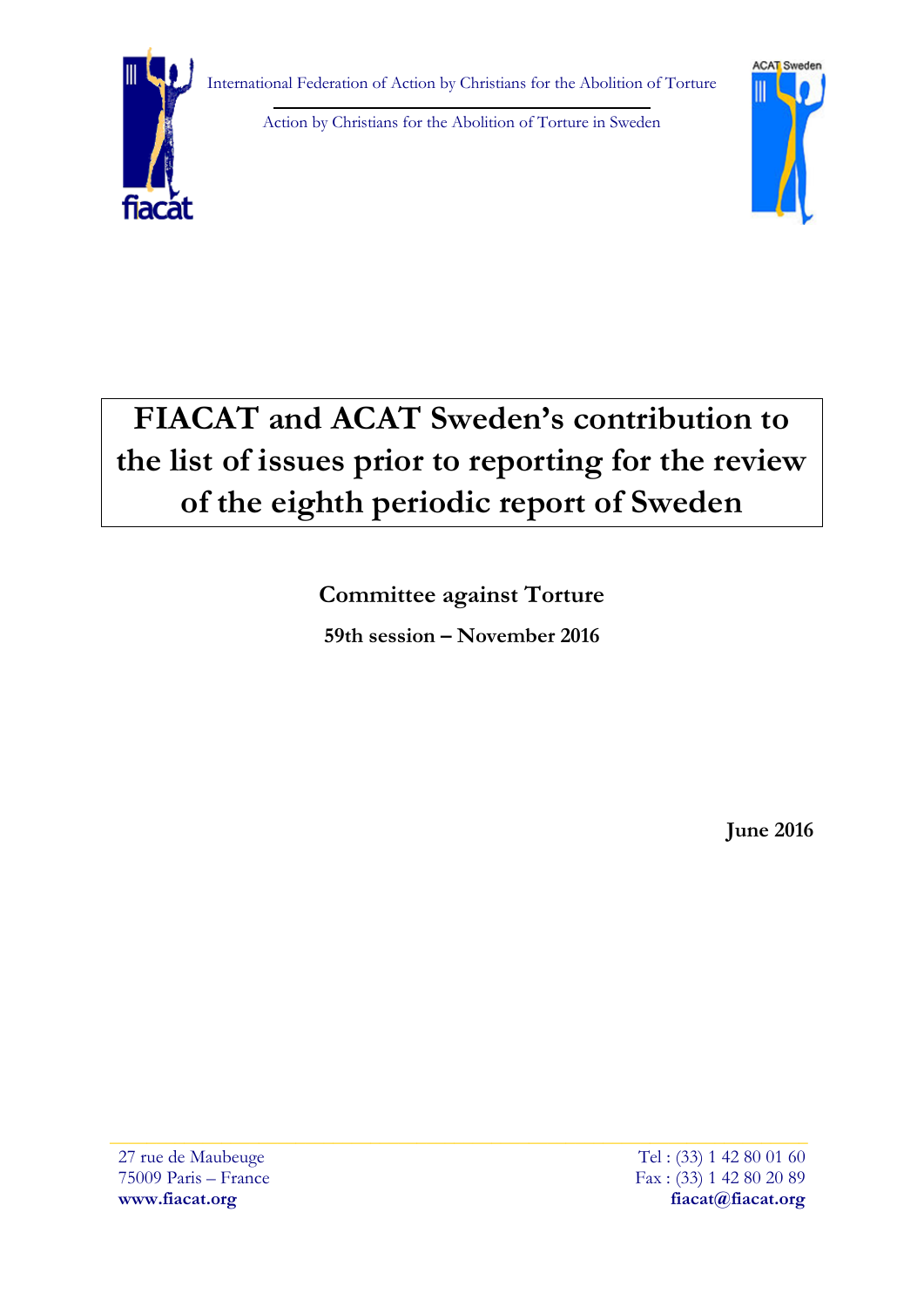# **Authors of the Report**

# **FIACAT**

The International Federation of Action by Christians for the Abolition of Torture, FIACAT, is an international non-governmental human rights organisation, set up in 1987, which works towards the abolition of torture and the death penalty. The Federation brings together some thirty national associations, the ACATs, present in four continents.

## **FIACAT – representing its members in international and regional organisations**

It enjoys Consultative Status with the United Nations (UN), Participative Status with the Council of Europe and Observer Status with the African Commission on Human and Peoples' Rights (ACHPR). FIACAT is also accredited to the International Organisation of *la Francophonie* (OIF).

*By referring the concerns of its members working on the ground to international bodies, FIACAT's aim is to encourage the adoption of relevant recommendations and their implementation by governments. FIACAT works towards the application of international human rights conventions, the prevention of torture in places of detention, and an end to enforced disappearances and impunity. It also takes part in the campaign against the death penalty by calling on states to abolish capital punishment in their legal systems.* 

To give added impact to these efforts, FIACAT is a founding member of several campaigning coalitions, in particular the World Coalition against the Death Penalty (WCADP), the International Coalition against Enforced Disappearances (ICAED) and the Human Rights and Democracy Network (HRDN).

## **FIACAT – building up the capacities of the ACAT network in thirty countries**

FIACAT assists its member associations in organising themselves, supporting them so that they can become important players in civil society, capable of raising public awareness and having an impact on the authorities in their country.

It coordinates the network by promoting exchanges, proposing regional and international training events and joint campaigns, thus supporting the activities of the ACATs and providing them with exposure on the international scene.

## **FIACAT – an independent network of Christians united in fighting torture and the death penalty**

FIACAT's mission is to awaken Churches and Christian organisations to the scandal of torture and the death penalty and convince them to act.

## **ACAT Sweden**

ACAT Sweden is a network of Christians of different denominations, visiting various detention centres and collecting plaints from people in prison, detention centres and other places of deprivation of liberty like hospitals. ACAT Sweden has been working since 2000 and has been registered since 2007. ACAT Sweden works jointly with FIACAT for various actions such as the drafting of reports and works closely with other human rights NGO in Sweden. ACAT Sweden also organises prayer time and campaigns. It aims at improving the conditions of patients and detainees. In this regard, ACAT Sweden also collaborates with other ACATs to share experience and provide assistance when needed.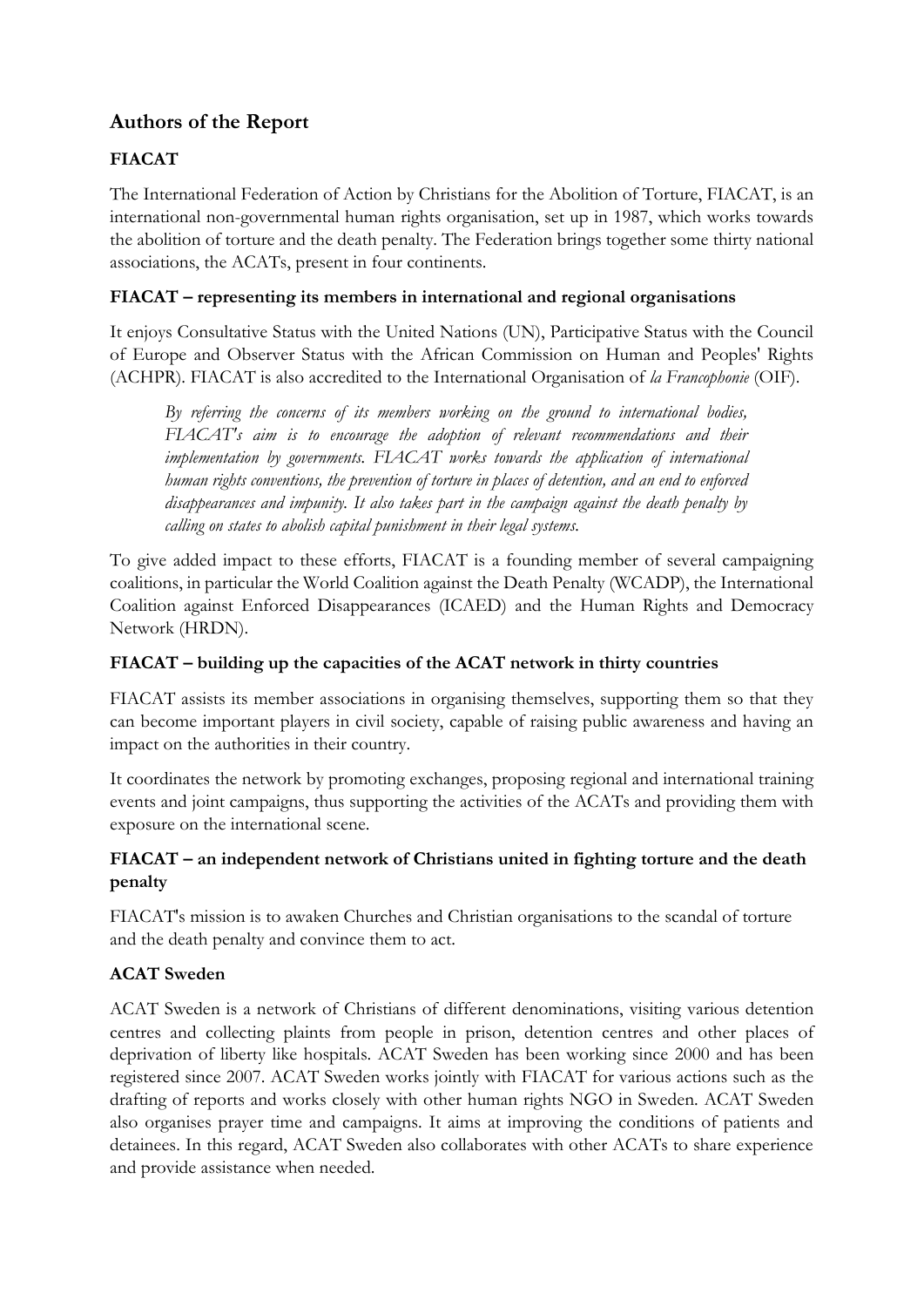#### **Contacts**

# **FIACAT – FIACAT's representation to the UN in Geneva**

#### **Marie SALPHATI**

**Tél** +41 7 87 49 93 28 **E-mail.** [m.salphati@fiacat.org](mailto:m.salphati@fiacat.org) c/o CCIG 1 rue de Varembé Case Postale 43 1211 Genève 20 – Suisse **E-mail**. [Fiacat.onu@fiacat.org](mailto:Fiacat.onu@fiacat.org)

#### **Antoine CONTE**

FIACAT 27 rue de Maubeuge 75009 Paris France **Tél.** +33 (0)1 42 80 01 60 **Fax**+ 33(0)1 42 80 20 89 **Email** [intern@fiacat.org](mailto:intern@fiacat.org)

#### **ACAT SWEDEN**

#### **Jean-Luc MARTIN**

#### **Marina ROSING**

#### **Elisabeth SCHEFFER**

Box 64 125 22 Älvsjö **Email:** acatsweden@yahoo.fr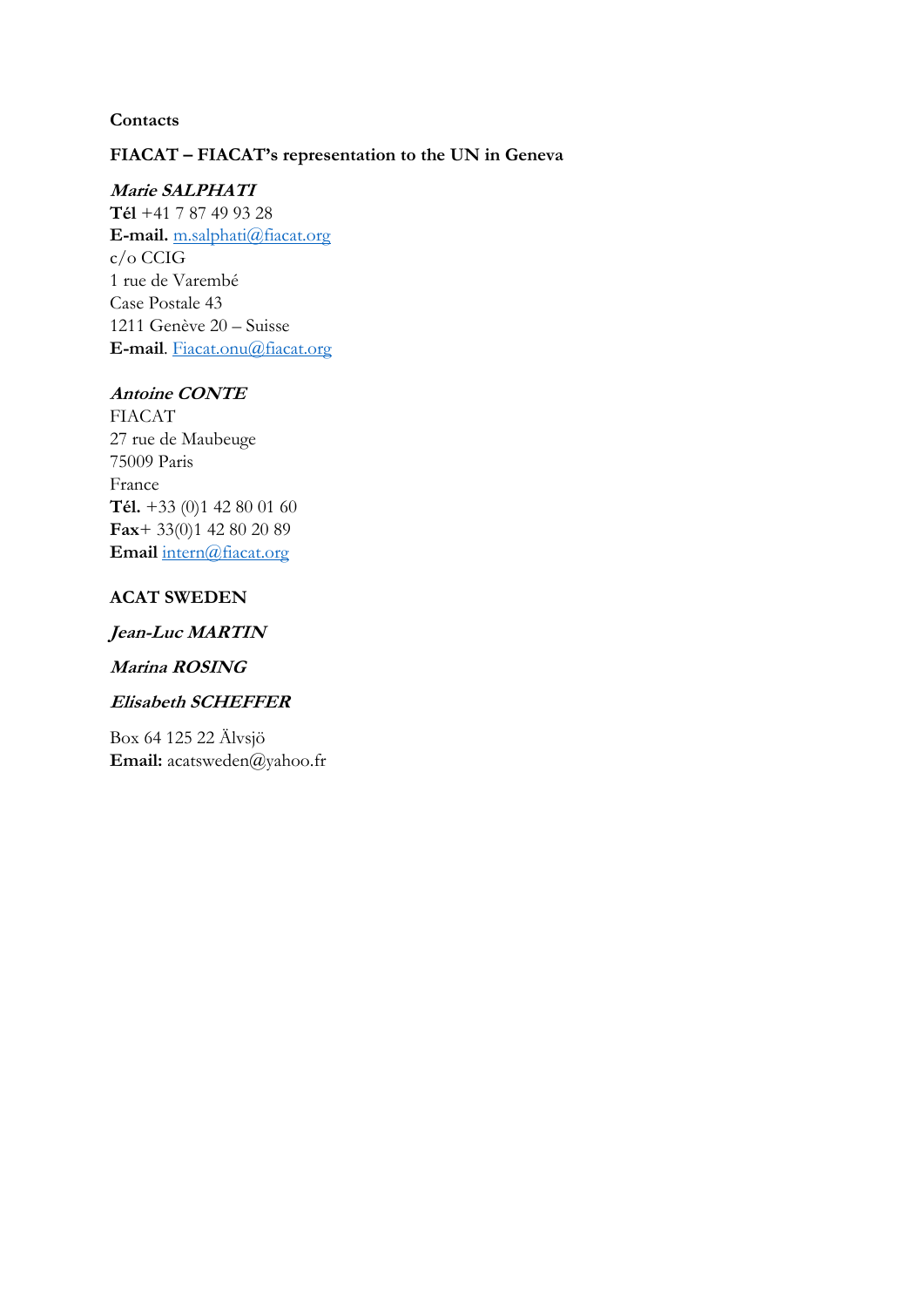## **I. Article 1 and 4: Definition and criminalization of torture**

1. In its last concluding observations, the Committee recommended to Sweden to define and criminalize torture in domestic law in compliance with article 1 and 4 of the Convention.<sup>1</sup>

2. A law was adopted in July 2014 on crimes against humanity. This law criminalises widespread incidences of torture and removes any statute of limitation. However, torture is still not criminalized as a specific offence in domestic law, therefore any acts of torture that does not fall within the offense of crimes against humanity is still prosecuted as assault and aggravated assault and is therefore still subjected to a statute of limitation. The question of criminalizing torture as an autonomous offense is still pending.

# **FIACAT and ACAT Sweden invite the Committee Against Torture to ask the Swedish government:**

- **What are the results of the 2014 inquiry on the need for a specific provision on torture?**
- **Has the Swedish government taken any step to adopt a bill criminalizing torture as an autonomous offence in conformity with article 1 of the Convention? If yes, what will the sentences and the statute of limitation be?**

## **II. Article 2: Fundamental legal safeguards**

3. During Sweden's last review, the Committee was preoccupied by the lack of access to medical care for people held in custody. In particular, the Committee highlighted the fact that access to medical care was at the discretion of the police. According to the report of the European Committee for the Prevention of Torture (CPT) on its visit to Sweden in May 2015, access to a doctor in custody still remains in practice at the discretion of the police. The Committee explains that it: "*continued to be construed as an obligation for the police to provide health-care to persons in their custody*  rather than the detainee's right to be seen by a doctor."<sup>2</sup>

**FIACAT and ACAT Sweden invite the Committee Against Torture to ask the Swedish government:**

- **How is the access to a doctor in custody guaranteed in practice?**
- What steps have been taken to ensure that the police or any other authority involved **in custody cannot restrain such right?**

## **III. Article 3: Refoulement**

4. In 2015, Sweden received 162 877 asylum applications of which 35 369 unaccompanied minors. 58 802 decisions were taken on asylum of which 32 631 were granted (around 55% of the decisions

<sup>-</sup><sup>1</sup> CAT, *Concluding observations on the sixth and seventh periodic reports of Sweden*, CAT/C/SWE/CO/6-7, para 6.

<sup>2</sup> CPT, *Report to the Swedish Government on the visit to Sweden carried out by the European Committee for the Prevention of Torture and Inhuman or Degrading Treatment or Punishment from 18 to 28 May 2015*, CPT/Inf (2016) 1, p. 18 para 18 available on <http://www.cpt.coe.int/documents/swe/2016-01-inf-eng.pdf>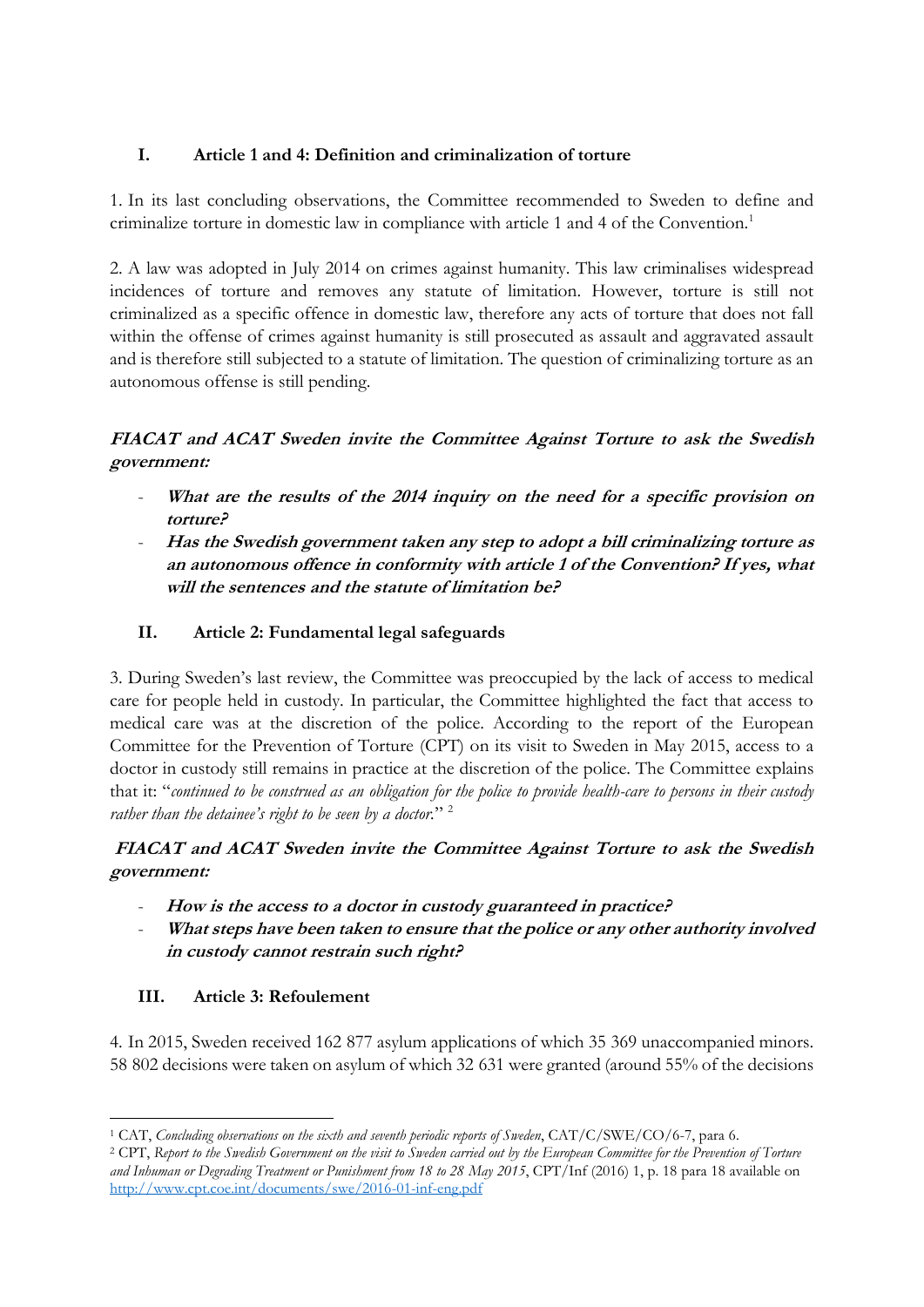taken). Some issues still remain regarding the treatment of asylum applications.<sup>3</sup> Up until now, there is still no control about the risk of ill-treatment of torture when a person is returned to Cameroon, Egypt, Iran and Iraq. According to the authorities, and contrary to what is provided in the Convention against torture, it is no longer Sweden's responsibility after the persons are being expelled.

5. In fact, out of 33 asylum decisions for Cameroonians, 8 were granted asylum (24% of the decisions granted) out of 2797 asylum decisions for Iraqis, 546 were granted asylum (20% of the decisions), out of 661 asylum decisions for Iranians, 182 were granted asylum (28% of the decisions) and out of 284 asylum decisions for Egyptians, 50 were granted asylum (18% of the decisions).<sup>4</sup> In 2015 and 2016, various cases were observed where people were returned to Cameroun and were victims of ill-treatments. These people came to Sweden with a legal working permit. Once their contracts were terminated without compensation, they were sent back to Cameroon and detained on their arrival. Members of their family suffered from violence and there were reports of murders and rapes.

6. Regarding family reunification, the Swedish government has proposed legislative changes which may take effect in the summer of 2016. One of those changes would limit the possibility of family reunification. In fact, according to this legislative change, only refugees that have obtained a threeyear residence permit will be able to seek family reunification. Therefore, a person granted a oneyear residence permit as a person eligible for subsidiary protection will not have the right to family reunification if he or she sought asylum after the 24 November 2015. This new law has been just adopted the 21 June 2016 and will take effect in July. This law will concern many refugees. Most of asylum seekers receive limited permissions to stay making it almost impossible for their family to join them in Sweden. Also, the law also eliminates a special protection category that could be granted in light of particularly distressing circumstances (such as exceptionally serious health issue).

## **FIACAT and ACAT Sweden invite the Committee Against Torture to ask the Swedish government:**

- What measures have been implemented to ensure that all asylum applications are **individually reviewed in detail and taking into account all risks of torture and illtreatment faced by the applicants?**
- Please provide more information on the legislative changes regarding family **reunification and the suppression of the protection granted in the light of distressing circumstances that should take effect in the summer 2016.**

## **IV. Article 10: Training of law enforcement officials**

7. In its last concluding observations, the Committee recommended to the State party to provide training to law enforcement officers on the prohibition of torture and the obligations of the State under the Convention. It is our understanding that priority is given to the processing of asylum applications. Therefore, it appears that the Government is not providing the adequate training. Also, migration board officers change very regularly in detention centres and in decision making

<sup>-</sup><sup>3</sup> Statistics from the Swedish Migration Agency available on [http://www.migrationsverket.se/English/About-the-](http://www.migrationsverket.se/English/About-the-Migration-Agency/Facts-and-statistics-/Statistics.html)[Migration-Agency/Facts-and-statistics-/Statistics.html](http://www.migrationsverket.se/English/About-the-Migration-Agency/Facts-and-statistics-/Statistics.html)

<sup>4</sup> Swedish Migration Board, Asylum decisions, 2015 available on

[http://www.migrationsverket.se/download/18.7c00d8e6143101d166d1aad/1451894587413/Avgjorda+asyl%C3%](http://www.migrationsverket.se/download/18.7c00d8e6143101d166d1aad/1451894587413/Avgjorda+asyl%C3%A4renden+2015+-+Asylum+desicions+2015.pdf) [A4renden+2015+-+Asylum+desicions+2015.pdf](http://www.migrationsverket.se/download/18.7c00d8e6143101d166d1aad/1451894587413/Avgjorda+asyl%C3%A4renden+2015+-+Asylum+desicions+2015.pdf)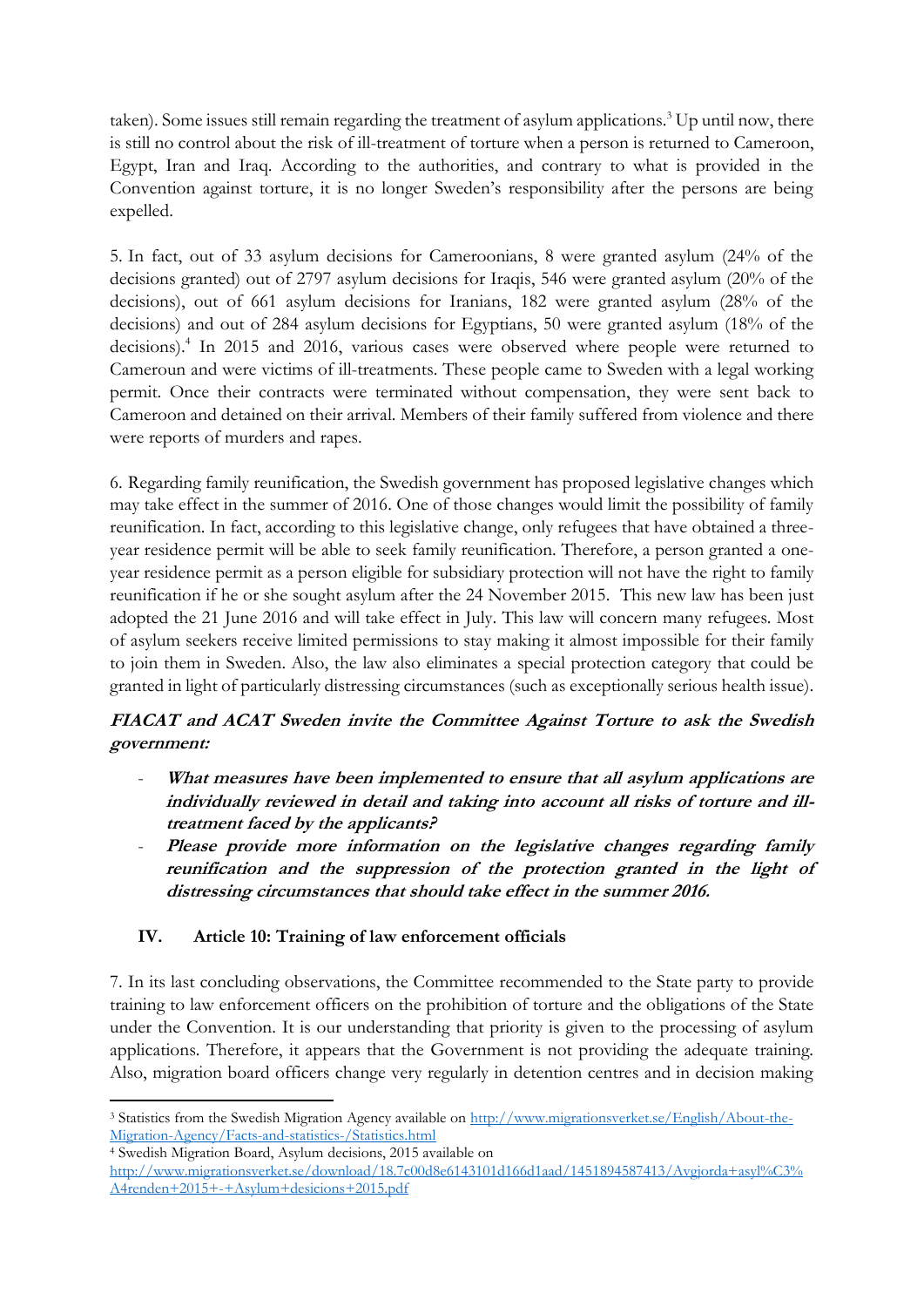organs, this has for consequence that the officers in those positions are not always the most experienced and trained.

## **FIACAT and ACAT Sweden invite the Committee Against Torture to ask the Swedish government:**

- What steps has the Swedish government taken to provide training to law **enforcement officers on the prohibition of torture and the obligations of the State under the Convention?**
- Please provide updated information on the content of the training programmes **provided to law enforcement officers.**
- Please indicate if Sweden has developed a methodology to assess the effectiveness **and impact of training programmes? If yes, please provide the results of such assessment.**

## **V. Article 11: Conditions of detention**

8. On the 1<sup>st</sup> of January 2016, the prison population in Sweden was of 5245 detainees for a total capacity of 6228 which makes a rate of prison occupancy of 84.2%.<sup>5</sup>

A. Restrictions and solitary confinement

9. Regarding the use of restrictions against pre-trial detainees the Act on Detention from 2011 provides that a prisoner who is in detention, arrest or apprehension on suspicion of a crime may be subjected to restrictions regarding his or her contact with the outside world if there is a risk that he or she will remove evidence or impede the investigation. A wide range of restrictions can be used on that basis related to the right to be placed with other prisoners, the right of association, the right to follow events in the outside world and to possess periodicals and newspapers or the right to receive visits or being in contact with someone through electronic means for example. The court decides of the possibility to use restrictions against a prisoner and then the prosecutor has the task to decide which specific restrictions are used.

10. According to the CPT's report from its last visit in May 2015, many pre-trial detainees were subjected to restrictions.<sup>6</sup>

| Remand Prisons           | Total number of pre-trial   Number of pre-trial detainees |                    |
|--------------------------|-----------------------------------------------------------|--------------------|
|                          | detainees                                                 | under restrictions |
| Kronoberg Remand Prison  | 119                                                       | 38                 |
| Sollentuna Remand Prison | 180                                                       | 72                 |
| Växjö Remand Prison      | 20                                                        |                    |
| Saltvik Prison           | 56                                                        | 18                 |

11. The report also highlights that in the Malmo and Falun Remand Prisons almost all adult detainees were under restrictions.

<sup>-</sup><sup>5</sup> Council of Europe Annual Penal Statistics, 2015 & 2016, available on [http://wp.unil.ch/space/space-i/prison](http://wp.unil.ch/space/space-i/prison-stock-on-1st-january/prison-stock-on-01-jan-2015-2016/)[stock-on-1st-january/prison-stock-on-01-jan-2015-2016/](http://wp.unil.ch/space/space-i/prison-stock-on-1st-january/prison-stock-on-01-jan-2015-2016/)

<sup>6</sup> CPT, *Report to the Swedish Government on the visit to Sweden carried out by the European Committee for the Prevention of Torture and Inhuman or Degrading Treatment or Punishment from 18 to 28 May 2015*, CPT/Inf (2016) 1, p. 27 para 43 available on <http://www.cpt.coe.int/documents/swe/2016-01-inf-eng.pdf>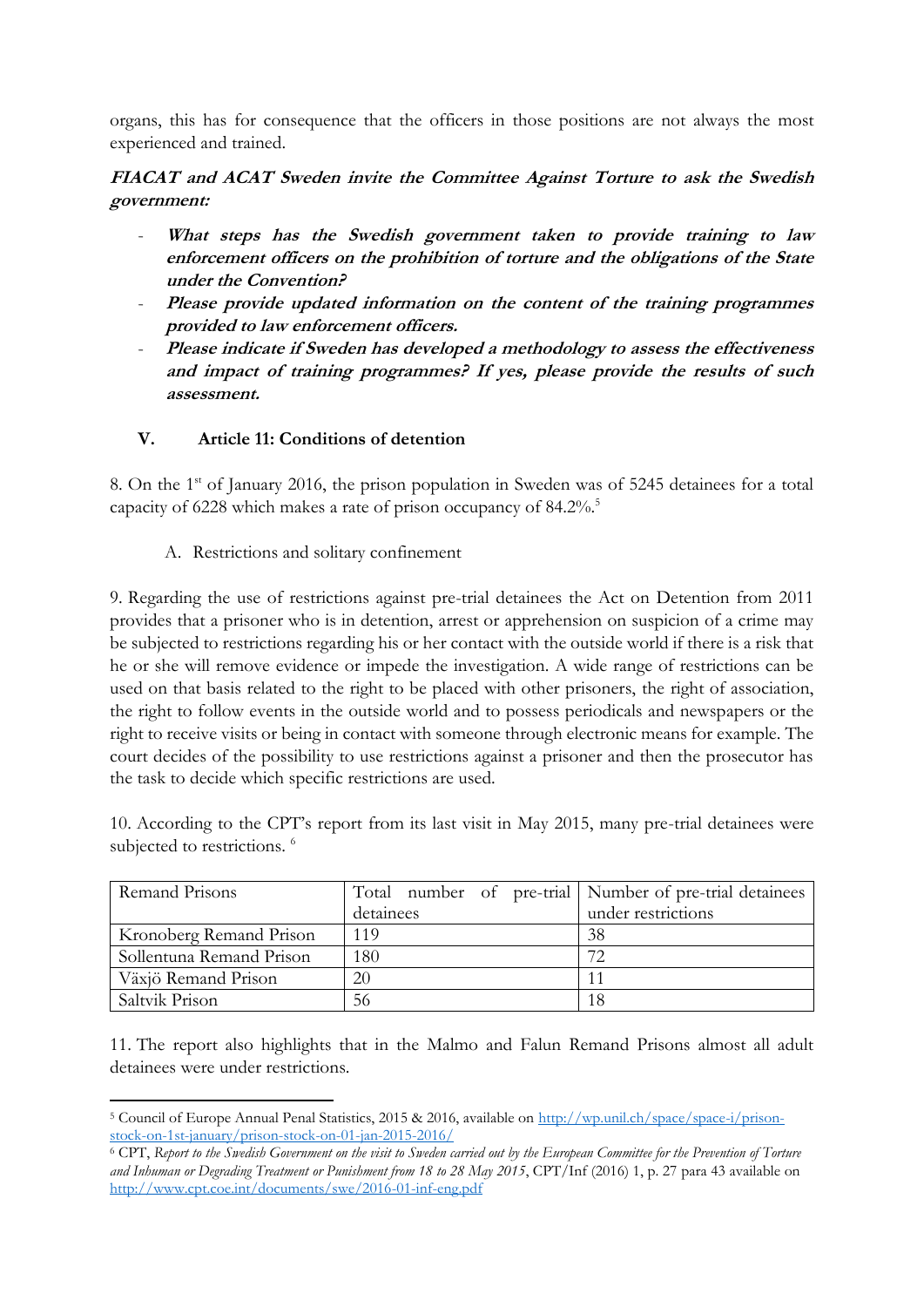12. This issue also concerns minors. In fact, the Ombudsman for Children (the Barnombudsmannen) denounces the fact that many minors placed in homes for minors have been isolated after a depression or an act of violence or a suicide attempt. The situation of those minors is now being monitored by the Ombudsman for children and the NGO Save the Children.

13. According to the Ministry of Justice's information provided during the CPT visit, in 2014, 68% of pre-trial detainees had been subjected to restrictions (6504 prisoners) among which 798 juveniles or young prisoners (103 between 15 and 17 and 695 between 18 and 20).<sup>7</sup>

14. This important use of restrictions against pre-trail detainees has for consequence to isolate the detainees concerned who can spend up to 23 hours per day alone in their cell and have very little access to indoor or outdoor activities which can increase the risk of suicide.

## **FIACAT and ACAT Sweden invite the Committee Against Torture to ask the Swedish government:**

- **Under which conditions and for how long can solitary confinement and other forms of restrictions be used?**
- **Can solitary confinement be used against children and if so under which conditions and for how long?**
- Have the national authorities carried out a study on the impact such restrictions **can have on the person deprived of liberty?**
- **Please provide statistics on the number of pre-trial detainees subjected to restrictions and solitary confinement and the length of such restrictions?**

## B. Pre-trial detention

-

15. On 1<sup>st</sup> October 2014, the number of pre-trial prisoners was of 1542 representing therefore 26.3% of the prison population (which was of 5861 detainees at the time).<sup>8</sup> Alternatives to the placement in pre-trial detention exist such as the electronic bracelet or a duty to report to the police regularly for registration and control.

16. Many minors, more than 1000, are in so called "anstalt", detention, to prevent all form of criminalisation. An "anstalt" is a closed centre with more open conditions than prison.

# **FIACAT and ACAT Sweden invite the Committee Against Torture to ask the Swedish government:**

- What are the legal time limits for pre-trial detention?
- What steps have been taken to ensure that pre-trial detention is used only as a **measure of last resort? In particular, have measures been taken to give priority to alternatives to pre-trial detention.**

<sup>7</sup> CPT, *Report to the Swedish Government on the visit to Sweden carried out by the European Committee for the Prevention of Torture and Inhuman or Degrading Treatment or Punishment from 18 to 28 May 2015*, CPT/Inf (2016) 1, p. 30 para 51 available on <http://www.cpt.coe.int/documents/swe/2016-01-inf-eng.pdf>

<sup>8</sup> Council of Europe, Annual Penal Statistics, Space I – prison populations Survey 2014 see table 3.A: female inmates on 1st September 2014, p. 64 and table 3B: male inmates on 1st September 2014, p. 67 available on [http://wp.unil.ch/space/files/2016/05/SPACE-I-2014-Report\\_final.1.pdf](http://wp.unil.ch/space/files/2016/05/SPACE-I-2014-Report_final.1.pdf)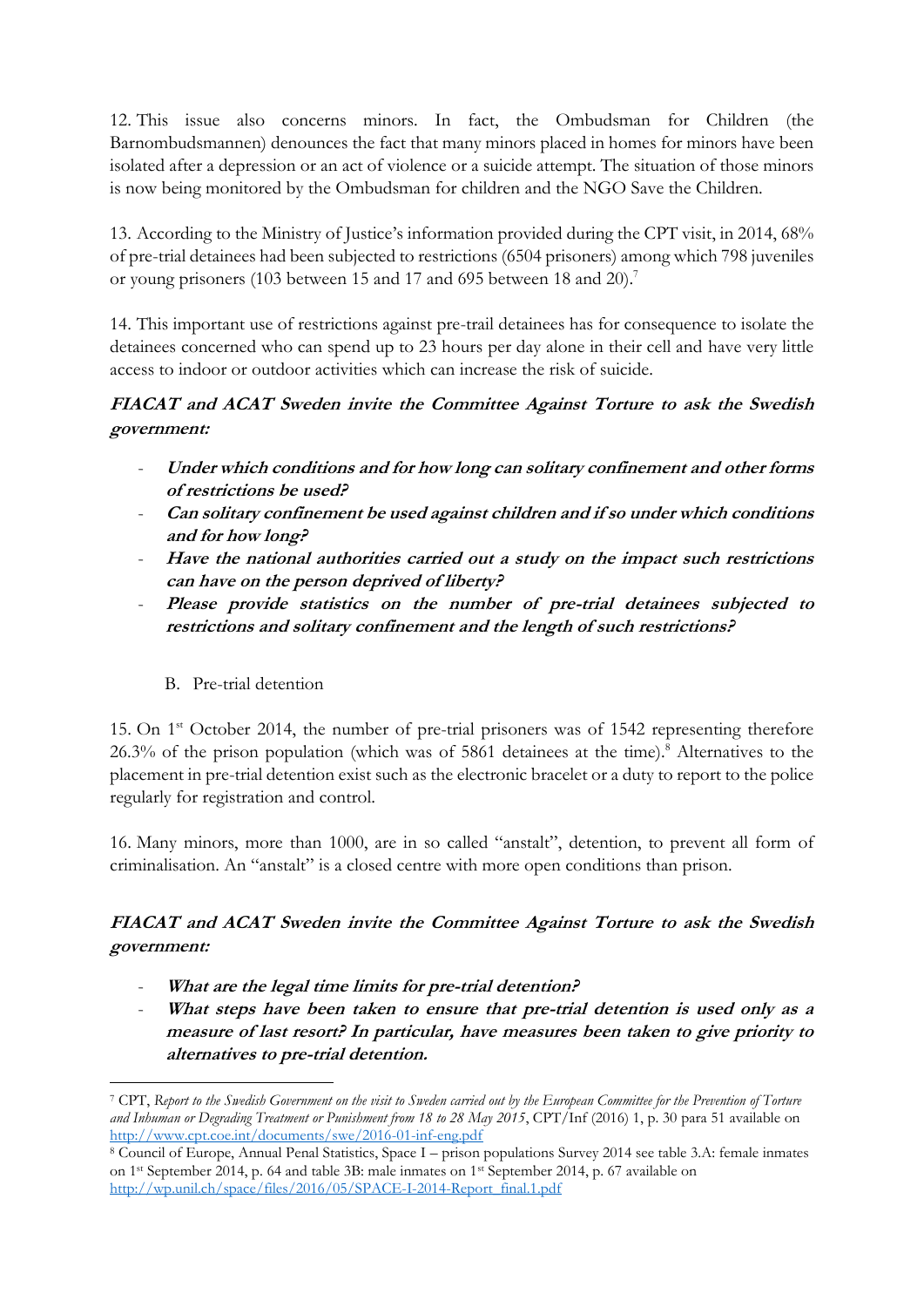- **Could you provide information on the use of pre-trial detention against minors? Under which conditions can a minor be placed in pre-trial detention and have guidelines been established for the treatment of minors in pre-trial detention?**

## C. Detention of asylum seekers

17. In its last concluding observations, the Committee was concerned about the detention of asylum seekers.<sup>9</sup> According to the applicable law, an adult alien may be detained for a maximum of 48 hours for investigation or for a maximum of 2 weeks for other reasons. However, an adult alien can be detained for a longer time if there are exceptional grounds. The maximum detention time is of two months if the alien does not leave Sweden voluntarily after a refusal of entry or an expulsion order. Again, this period can be extended if there are exceptional grounds to detain the alien for a longer period. However, this time cannot exceed 3 months or 12 months if it is likely that the execution of the order will take longer because of lack of co-operation by the alien or because of the time needed to obtain the necessary documents. Nonetheless, these limits of 3 and 12 months are not applied if the alien is expelled by a court decision because of a crime.<sup>10</sup> Regarding children, they cannot be detained for more than 72h.

18. According to the law on foreign nationals, people have the right to call in a defence counsel after two days of detention. However, in practice, there are not many lawyers visiting their clients, and we observe a misbalance at the expense of the defence. There are several authorities involved on the matter such as the Migration Board and Foreign Police.

19. There are 5 closed migration detention centres in Sweden, with an overall capacity of 255. There is no problem of overcrowding in those centres. However, there are some issues regarding access to medical care. In fact, in the Märsta detention centre there is no on site health staff but there is an agreement with the local health centre. Access to healthcare is therefore filtered by custodial staff. Furthermore, there is no systematic medical screening upon arrival.<sup>11</sup>

20. We observed that a high number of special detainees in Märsta migration agency detention centre near Arlanda Airport suffer from many diseases and have a reduced access to doctors. A nurse visits the centre three times a week. She takes the decision to recommend or not the consultation with a doctor. However, the local hospital is in charge of providing medical care and only intervenes in case of emergency because of insufficient budget. The medicine is given to detainees by an assigned migration officer, and it is often too scarce and inadequate. Regarding dental care, an agreement was made with the Swedish Health Care. However, due to a lack financial resources, dental care is only provided in case of emergencies. It is important to note that the situation is different in custody and prison because a different law is applicable.

21. Regarding condition in migration detention centres, many isolated communities are being persecuted or ill-treated (especially isolated Christians in camps with a majority of Muslims).

<sup>-</sup><sup>9</sup> CAT, *Concluding observations on the sixth and seventh periodic reports of Sweden*, CAT/C/SWE/CO/6-7, para 10.

<sup>10</sup> CPT, *Report to the Swedish Government on the visit to Sweden carried out by the European Committee for the Prevention of Torture and Inhuman or Degrading Treatment or Punishment from 18 to 28 May 2015*, CPT/Inf (2016) 1, p. 23 para 30 available on <http://www.cpt.coe.int/documents/swe/2016-01-inf-eng.pdf>

<sup>11</sup> CPT, *Report to the Swedish Government on the visit to Sweden carried out by the European Committee for the Prevention of Torture and Inhuman or Degrading Treatment or Punishment from 18 to 28 May 2015*, CPT/Inf (2016) 1, p. 6 available on <http://www.cpt.coe.int/documents/swe/2016-01-inf-eng.pdf>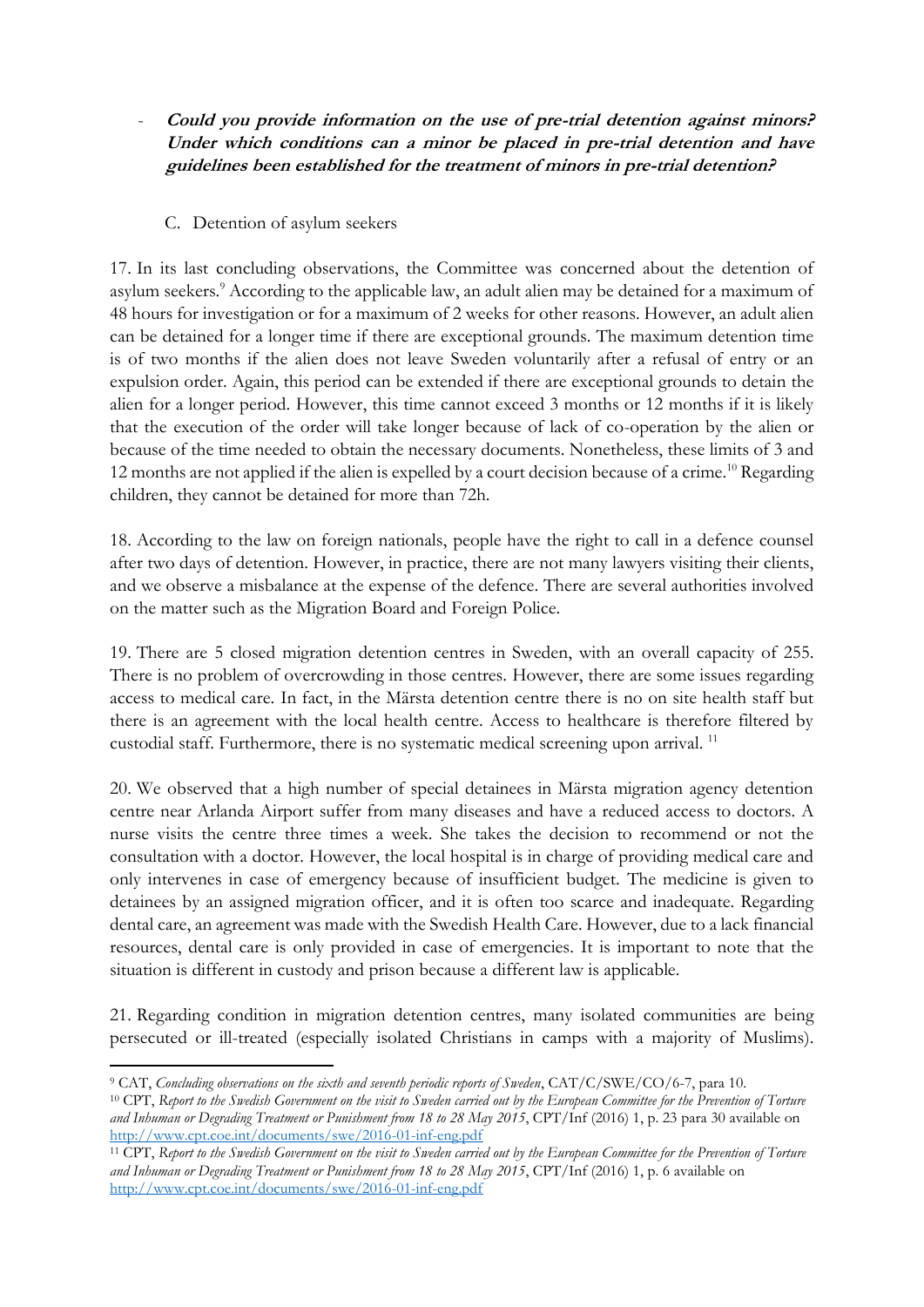Indeed, ACAT Sweden received several testimonies of persecution from Örebro, Farsta, Märsta, Sundsvall, Boden, Malmö, Götenborg, Stockholm, Gävle and Uppsala.

22. It is important to note that there has been no consultation between the Migration Board and NGOs on the issue of the detention and administrative detention of migrants for 3 years.

# **FIACAT and ACAT Sweden invite the Committee Against Torture to ask the Swedish government:**

- **What measures are being implemented to allow asylum seekers visit from their lawyers while in detention?**
- What measures are being taken to guarantee healthcare to people in migration **agency detention centres such as Märsta in practice?**
	- D. Access to medical care

-

23. It appears that some detainees don't benefit from adequate medical care. In particular, people with mental health problem and some cancer patients, who are isolated in prison, don't receive the adequate medicines. For example, in a detoxification centre, a Swedish and a Syrian asylum seeker who suffered from cancer were not offered sufficient and adequate medical care. People with mental troubles are also often insufficiently treated as it is a general problem in Sweden

24. Moreover, NGOs have witnessed for a long time that people with stomach pain sometimes only receive paracetamol according to the information provided by the family of the detainees. Regarding dental care, only urgent care is given to detainees. Also, visits by a doctor are not always taking place.

25. At the moment, several NGOs including Civil Rights Defenders have launched a project to follow prison conditions in relation to health. From this online project, we observed insufficient and inadequate conditions of detention, especially towards people with mental health problems, along with a lack of communication between interned patients, their family and involved NGOs.

26. If detainees generally benefit from a medical screening by a nurse on the first days of their admission, including a screening for transmissible diseases and for depression and suicide risk, the CPT learned during its visit that this was not the case in some prisons. For example, in Malmö and Falun Remand prisons, the detainees had sometimes to wait for 7 days for their initial screening. Moreover, the CPT noted that at Kronoberg Prison some prisoners did not receive any medical screening upon their admission. Also, at Saltvik Prison, it was noted that prisoners who were transferred from another penitentiary establishment were not medically screened if they didn't request it.<sup>12</sup> This situation was confirmed by the civil society which is asking for the respect of international standards on that subject.

<sup>12</sup> CPT, *Report to the Swedish Government on the visit to Sweden carried out by the European Committee for the Prevention of Torture and Inhuman or Degrading Treatment or Punishment from 18 to 28 May 2015*, CPT/Inf (2016) 1, p. 41 para 81 available on <http://www.cpt.coe.int/documents/swe/2016-01-inf-eng.pdf>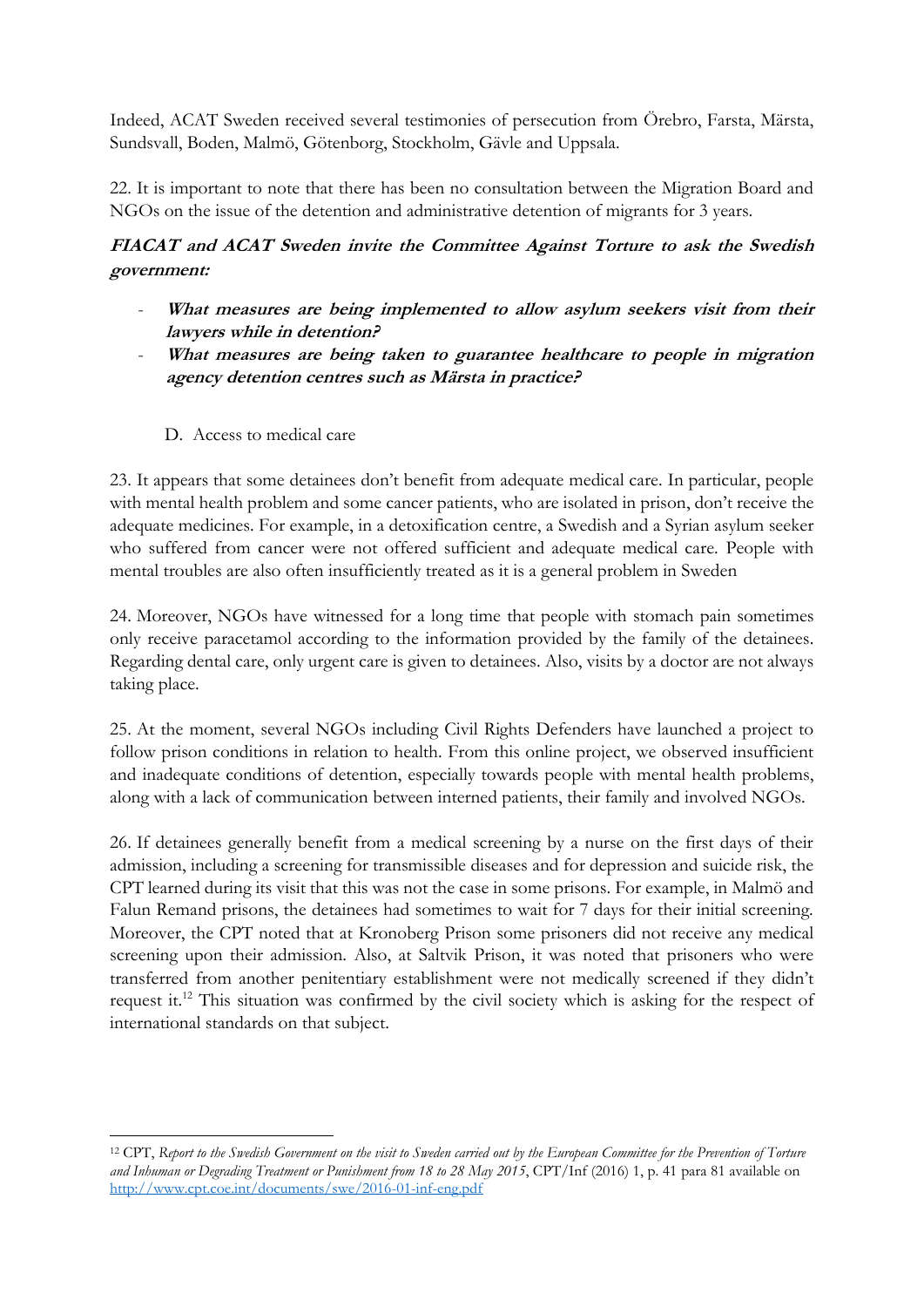27. Regarding death in prisons, the Council of Europe states that in 2013 there had been 13 deaths in penal institutions in Sweden among which 6 suicides.<sup>13</sup>

## **FIACAT and ACAT Sweden invite the Committee Against Torture to ask the Swedish government:**

- **What measures are being implemented to ensure effective, sufficient and adequate medical care to all detainees, especially to inmates suffering from mental health problems or cancer?**
- What steps have been taken to guarantee in practice that every detainee receive a **medical screening upon admission without delay?**
- Please provide statistical data on the number of death in prison, disaggregated by **sex, age and cause of death.**
- **What steps are being taken to reduce the suicide rate in prison? In particular, is training provided regarding suicide prevention?** 
	- E. Use of force

-

28. It appears from the CPT visit that there is no register of the use of force or special means in prisons. This does not allow for statistics on the frequency of the use of such means to be established. The prison directors has the obligation to report to the Prison and Probation service when using certain special means (pepper spray or handcuffs for example) but not for every means. Moreover, information on the use of such means can only be found in the file of the detainees against whom those means were used. There is therefore no database reporting every use of such means against all detainees. Furthermore, there was no systematic recording of injuries and when there is a reporting the description is often very little detailed and insufficient.

29. For two years now, the Migration Board has not been communicating with NGOs as much as it used to. NGOs are requiring the establishment and communication of a list of incidents by public officials in order to improve the situation of the detainees through a cooperation between NGOs and authorities. According to statistics, measures of restrain or punishment (such as isolation) are more frequent than they used to be.

30. Regarding the reporting of cases of ill-treatment, it is important to note that medical staff generally doesn't report such cases. Therefore, the detainees have to report it themselves, or with their lawyers. However, prisons seem to lack a formalized internal complaints procedure. In fact, the detainees were not informed on the ways to complain and there were no complaints boxes. Furthermore, internal complaints are not systematically recorded and followed up. However, it is possible to note that the situation has improved over the last 5 years since the visits of the NPM.

# **FIACAT and ACAT Sweden invite the Committee Against Torture to ask the Swedish government:**

- **Please provided statistical data on the frequency of the use of force or special means.**

<sup>13</sup> Council of Europe, Annual Penal Statistics, SPACE I – Prison populations, survey 2014 p. 118 (Table: Deaths in penal institutions in 2013) available on [http://wp.unil.ch/space/files/2016/05/SPACE-I-2014-Report\\_final.1.pdf,](http://wp.unil.ch/space/files/2016/05/SPACE-I-2014-Report_final.1.pdf)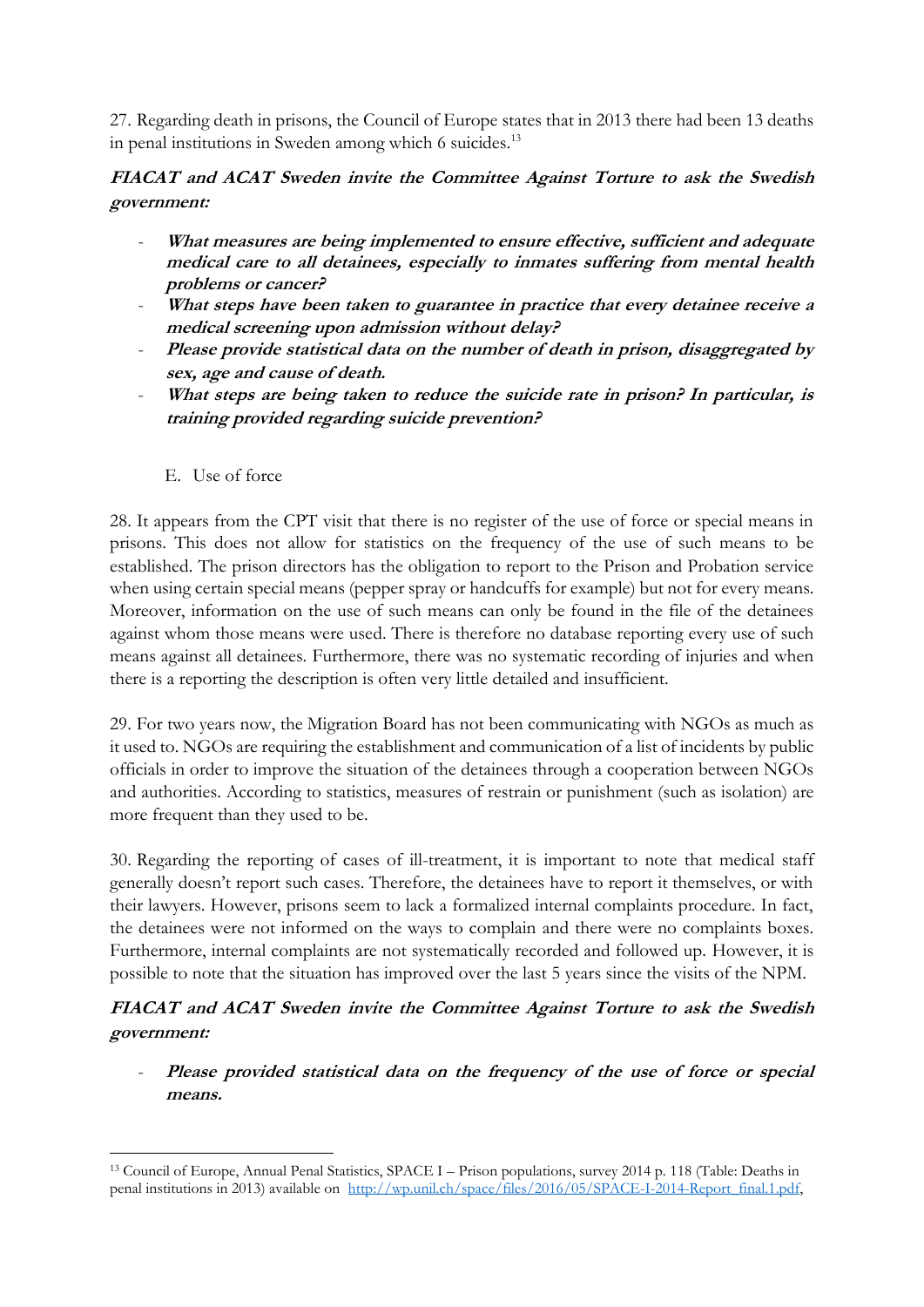## What measures are being implemented to guarantee a formalized internal **complaints procedure in prisons?**

F. National preventive mechanism

31. After its ratification of the Optional Protocol to the Convention Against Torture (OPCAT) in 2005, Sweden designated in its ratification Bill two existing institutions as the national preventive mechanism: the Parliamentary Ombudsmen and the Chancellor of justice. However, only the former has been effective since the 1<sup>st</sup> of July 2011. The OPCAT unit is within the Parliamentary Ombudsman, and directly under the responsibility of the Ombudsman. The unit is made of different rapporteurs acting on different levels. However, the CPT highlighted that the OPCAT unit of Parliamentary Ombudsmen needed additional financial and human resources in order to be able to carry out its tasks effectively.

# **FIACAT and ACAT Sweden invite the Committee Against Torture to ask the Swedish government:**

- What human and financial resources are allocated to the Parliamentary **Ombudsmen and more specifically to the OPCAT Unit?**
- **How is the independence of these mechanisms guaranteed?**

## **VI. Article 12 and 13: Investigation and right to complain**

32. On 1 January 2015, the Department of Special Investigations was created by the Ordonnance 2014:1106. This body is empowered to investigate crimes committed by the police and certain other executives. The Head of the Department is appointed by Parliament, as well as his or her two deputies and reports directly to the Government and not to the National Police Commissioner. The staff of this Department is made of 60 investigators, mostly police officers who are placed in the Department on a fulltime basis.

33. During the investigation by the Department, the police officer concerned by the investigation is not systematically suspended but usually placed in an administrative position following the decision of the Head of the regional police unit. When a police officer has been found guilty of a crime, the Department of Special Investigations informs the relevant regional police unit of it that decides of the disciplinary sanctions to impose.

34. If the independence of the mechanism has been strengthened, in particular its budget is fixed by the Government and is separate from the budget of other police units, some critics can still be formulated on that point. In fact, the Department may still rely on police officers working in other units ("ordinary units") for its investigations if this is necessary due to the complexity of the matter and it is still formally part of the Swedish Police Authority.

## **FIACAT and ACAT Sweden invite the Committee Against Torture to ask the Swedish government:**

Please provide statistics on the number of complaints received by the Department **of Special Investigations since its creation in 2015, the number of investigations**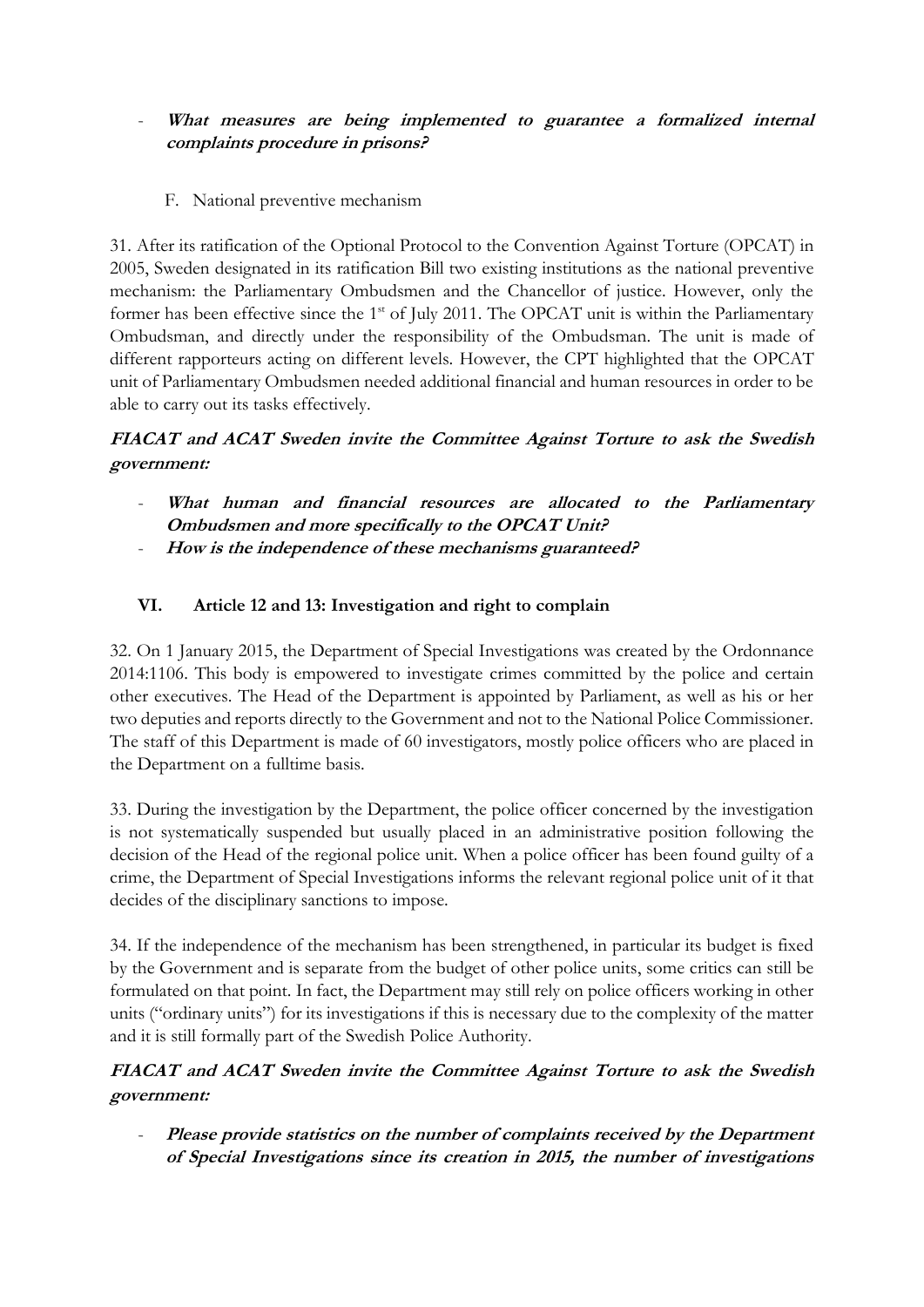**carried out and the types of sanctions imposed to police officers found guilty of a crime**

- **What measures have been implemented to guarantee the independence of the Department of Special Investigations when it relies on police officers from other units to carry out investigations?** 

## **VII. Article 16: cruel, inhuman or degrading treatment or punishment**

A. Vulnerable unaccompanied asylum seeking minors

35. Based on "the law for young people", many minors are taken away from their family and sent to juvenile detention establishments, before they can be placed in a special home or family home (40 000 in 2015 according to the Social Administration). These institutions are controlled by outside observers however this control is defecting. These observers are often religious men and lawyers Because they often have suffered from various offences such as rape and other forms of illtreatment, the children are isolated and depend on the care provided by the observers as it was reported in the press in June.

36. Moreover, many children (hundreds of them) have disappeared under various circumstances in 2015 in refugees' camps. Some of them tried to flee to another country, or to join friends or family elsewhere, others were victims of human trafficking according to police reports. Many of them just disappeared without any indication on their whereabouts.

# **FIACAT and ACAT Sweden invite the Committee Against Torture to ask the Swedish government:**

- What measures are being implemented to guarantee that unaccompanied minors **place in juvenile detention establishments are being given the appropriate care? Please provide information on the monitoring carried on such places?**
- **Please provide statistical data on the disappearance of minors from refugee camps or special home and on the investigations carried out on such disappearances. What steps have the Swedish government taken to address this issue?**
	- B. Use of coercive and intrusive measures in psychiatric hospitals

-

37. In its report, the CPT was concerned by the practice in psychiatric hospitals of doctors authorising recourse to means of restraint by telephone without examining the patient in particular after working hours. This is in particular due to budget and staff restrictions.<sup>14</sup>

**FIACAT and ACAT Sweden invite the Committee Against Torture to ask the Swedish government:**

What are the legal standards regarding the use of means of restrain in psychiatric **hospitals, in particular how is the presence of a doctor ensured?**

<sup>14</sup> CPT, *Report to the Swedish Government on the visit to Sweden carried out by the European Committee for the Prevention of Torture*  and Inhuman or Degrading Treatment or Punishment from 18 to 28 May 2015, CPT/Inf (2016) 1, p. 56 para 117 available on <http://www.cpt.coe.int/documents/swe/2016-01-inf-eng.pdf>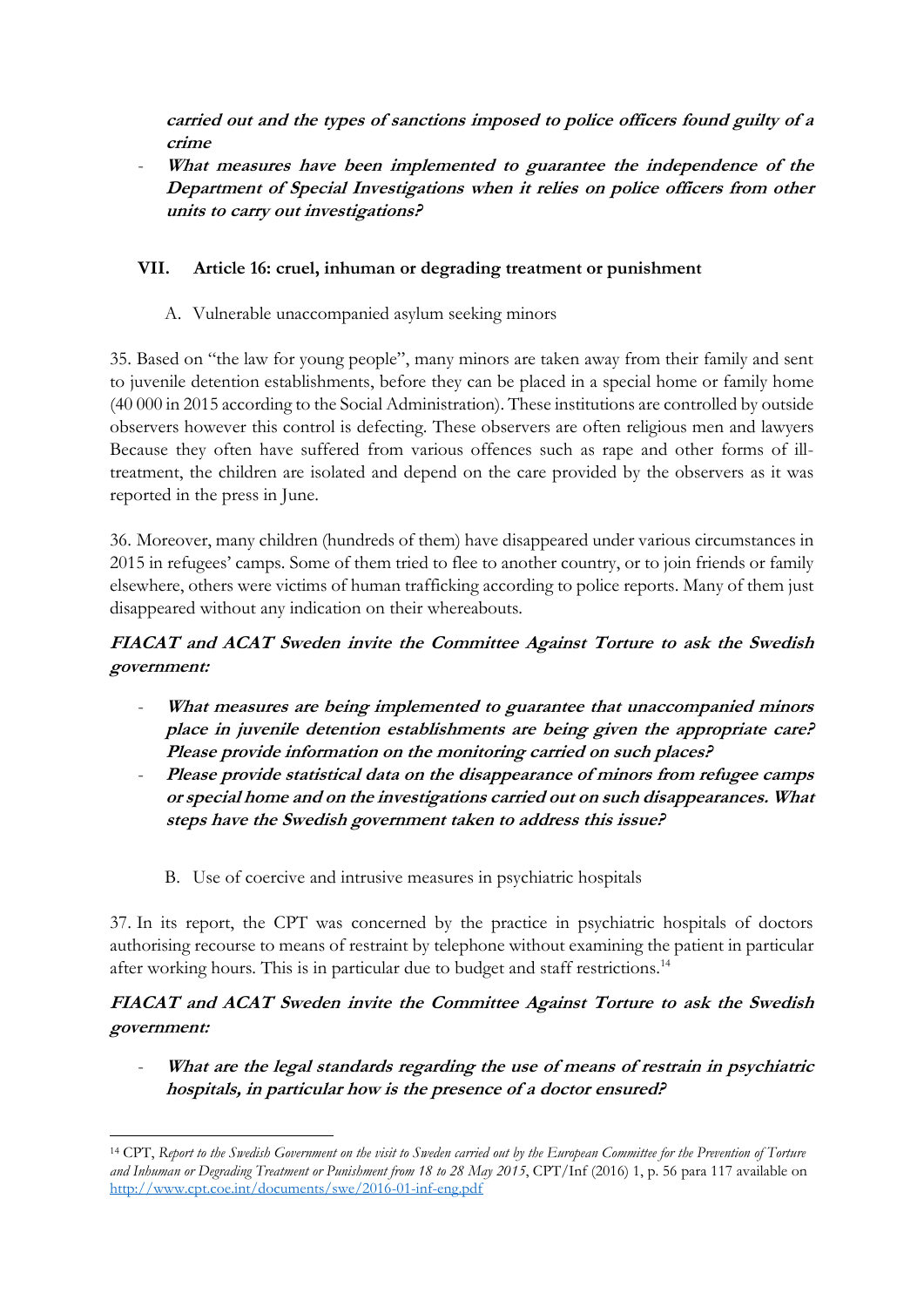- **Please provide information on the decision making process and the control of the use of means of restraint by force or with violence.**
- **Please provide statistics on the use of means of restrain in psychiatric hospitals.**
	- C. Hate crimes

38. The organisation Civil Rights Defenders reports that the incidence of hate crimes in Sweden has been increasing and that there is an important impunity on that topic. In fact, very rarely are the authors of such acts prosecuted and adequately sanctioned and the victims given redress. For example, the organisation reports that only 3% of all hate crimes committed in 2012 had led to legal action by April 2014.<sup>15</sup>

39. It is important for the Swedish authorities to continue to implement an in-service training program on hate crimes for police officers in the whole country and to implement programmes to raise awareness on that issue in school.

## **FIACAT and ACAT Sweden invite the Committee Against Torture to ask the Swedish government:**

- Please provide statistical data on the number of reported hate crimes and on the **number of complaints, investigations and punishments on such crimes, for individual and group cases**
- **What steps are being taken to provide in-service training program to police officers about hate crimes?**
- **What measures have been implemented to raise awareness on the issue of hate crimes among the population?**

## D. Human trafficking

40. In its last concluding observations, the Committee was preoccupied by the increasing number of victims of human trafficking and the lack of prosecutions and convictions in this area. This is still an issue in Sweden. Many refugees who are minors are being forcedly married and it is very difficult to prevent it and to protect the children. The question is still being examined by the Children Ombudsman.

41. A seminar was held on 19<sup>th</sup> April, by the Christian Democrats, with pastor Merzek Botros and the reporter Nuri Kino. The seminar included testimonies from witnesses.

## **FIACAT and ACAT Sweden invite the Committee Against Torture to ask the Swedish government:**

- **Please provide statistics on the number of complaints on human trafficking in Sweden and on the number of investigations, prosecutions and punishments, since 2012. Please provide specific information on the number of women and minors that have been trafficked to, from and through Sweden during this period of time including from detention centre in the country.**

<sup>-</sup><sup>15</sup> Civil Rights Defenders, *Human Rights in Sweden*, 2015 available on [http://www.civilrightsdefenders.org/country](http://www.civilrightsdefenders.org/country-reports/human-rights-in-sweden/)[reports/human-rights-in-sweden/](http://www.civilrightsdefenders.org/country-reports/human-rights-in-sweden/)